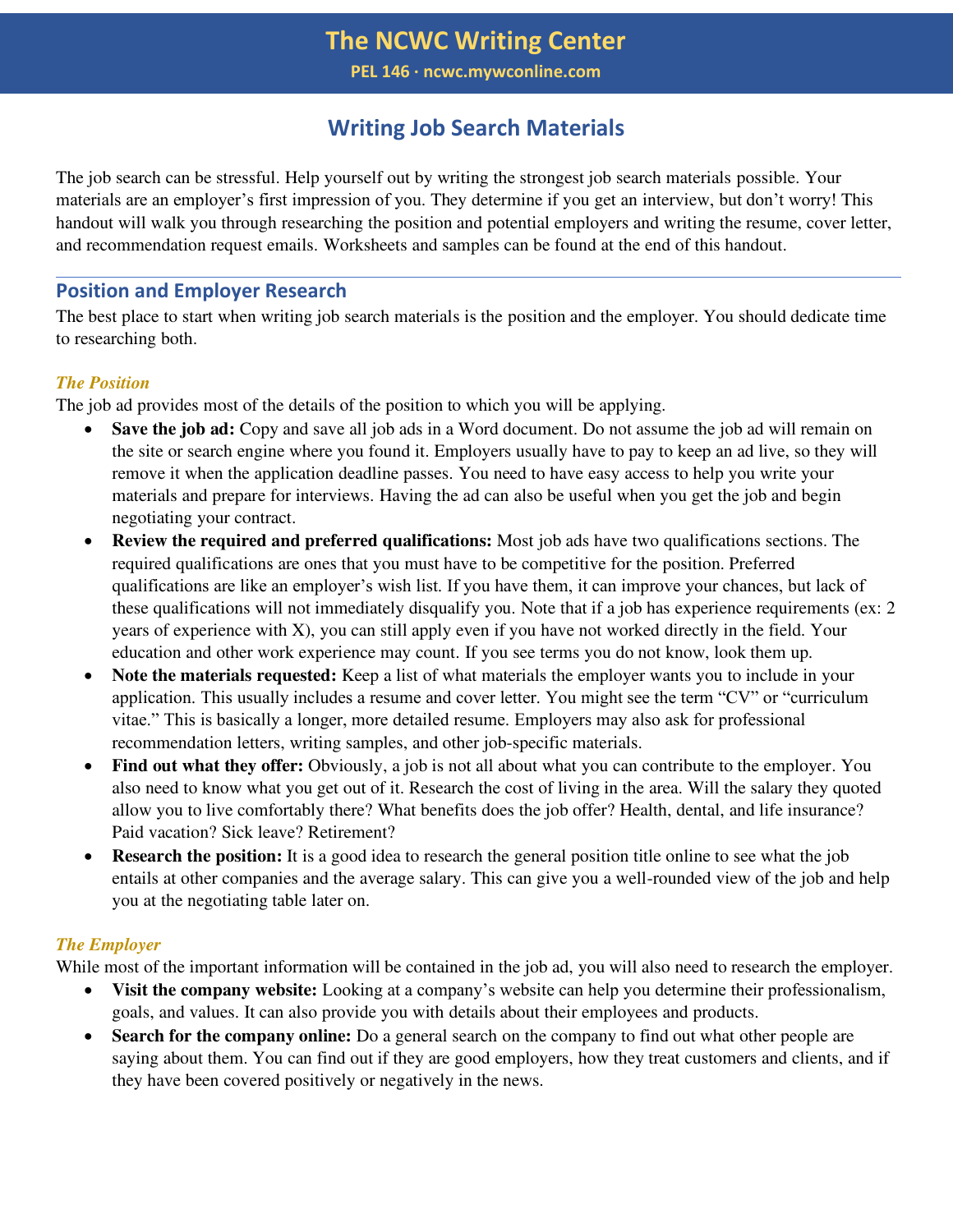**PEL 146 ∙ ncwc.mywconline.com** 

### **Resume**

Your resume offers potential employers a snapshot of your knowledge, skills, and abilities.

### *Contents*

The contents of the resume should provide specific evidence that you are able to successfully complete the tasks required by the position. Avoid including a general skills section that includes buzzwords like "trustworthy" and "team-player." Instead, show that you have these skills in the descriptions of your education and work experience.

- **Name and Contact Information:** Provide your address, phone number, and email address. Make sure your email address is professional. It can be a good idea to create a separate account just for the search.
- **Objective (optional):** Give a brief (2-3 sentences) explanation of your professional goals. Tailor it to fit the needs of the company to which you are applying.
- **Education:** In reverse chronological order (most recent first), list the degrees you have earned and the schools you have attended. Include Bachelor's, Associate's, and Professional Certificates. **High school is not included once you have earned a higher degree.** Some people include their GPA; however, unless it is a 4.0, this could negatively affect your chances.
- **Work Experience:** List the jobs you have held. Include the name of your employer, your title, the location, and your dates of employment. You can include internships here or in a separate section. Generally, you should use reverse chronological order. However, if you want to highlight specific positions because they relate to the job you are applying for, you can organize based on category or relevance. For each position, use active verbs to describe the tasks you performed and skills you learned.
- **Volunteer Work:** In reverse chronological order, list the volunteer work you have engaged in. Include the name of the organization and/or project, the coordinator's name, and the dates. Briefly describe the tasks you completed.
- **Honors and Awards:** In reverse chronological order, list all honors and awards you have received for academics, volunteerism, or work. Include who gave the award and the date.
- **Other Categories:** You may also include sections on student organizations, athletics, military experience, computer skills, languages, or other experience that is relevant to the position but does not fit under those sections already discussed.
- **Professional and Academic References:** Include the names, titles, and contact information for 2-4 references who can speak about your abilities and/or professionalism. Do not make the employer do the extra work of contacting you to get this information.

### *Formatting and Style*

How a resume looks can be almost as important as what a resume says.

- **Keep it short:** Employers will have a limited amount of time to view your resume. You will need to grab their attention quickly. For this reason, most resumes are one page, but two pages can be acceptable if you have enough experience and information to fill both. Make sure all important, relevant information is on the first page. If an employer requests a curriculum vitae, this can be significantly longer.
- **Be concise:** Be thorough yet concise. You should include all relevant experience, but you do not need to provide detailed discussions of every job you have held or degree you have earned. If they like the resume, they will ask you to elaborate in an interview.
- **Pay attention to organization:** Always put the most relevant and important information first. Most resumes begin with Education or Work Experience. If you are just graduating from college, your education is likely more relevant to the position. If you have worked in the field for several years, then your work experience will be more relevant.
- **Use visual cues:** Include white space between items to make them stand out and avoid cluttering the page. Strategically use bold, underline, italics, bullet points, font sizes, and color to create visual cues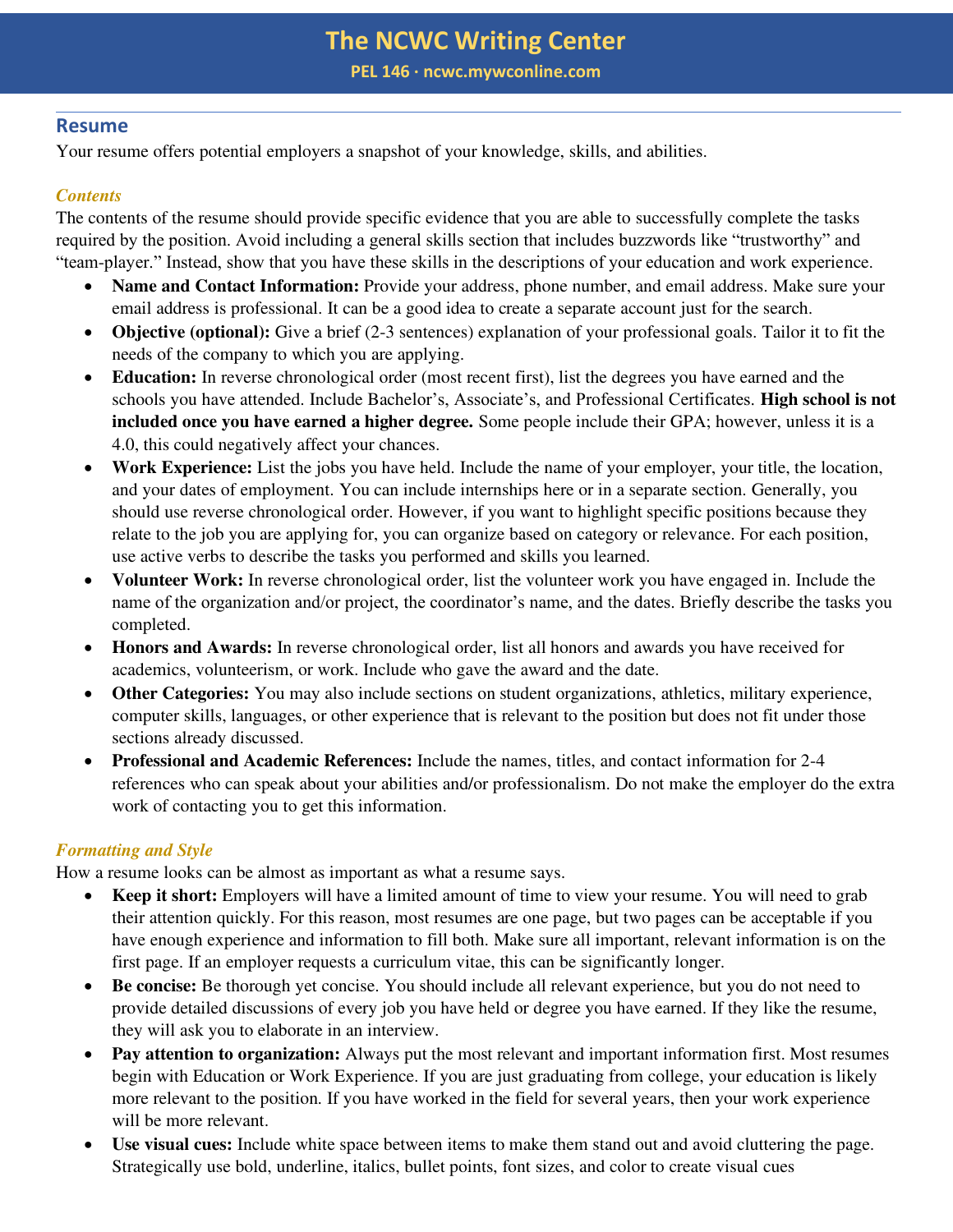**PEL 146 ∙ ncwc.mywconline.com** 

differentiating sections and subsections. Do not do all of these at the same time, and be consistent in their use.

- **Use or create a template:** One way to ensure consistency is to use or create a resume template. While Microsoft Word has templates, they tend to be difficult to tailor to your needs. They have also been overused. Canva.com has free resume templates that are easily customizable.
- **Avoid gimmickry:** Do not include pictures, clipart, or clunky borders. Do not try to be overly creative with your materials. Obviously, this depends on the type of job you are applying to, but, generally, a simple template on white paper is best.
- **Proofread!**: Check your resume for spelling, grammar, and accuracy before submitting.

**Some companies will run your resume through a program that sorts them based on language. Wherever possible, include vocabulary from the job ad.** 

### **Cover Letter**

The cover letter is your chance to speak directly to the potential employer. While you want to highlight your skills, you can also show a little bit of your personality.

### *Contents*

The cover letter has three major sections that each serve different purposes.

- **First Paragraph:** The first paragraph is where you show your enthusiasm for the job. First, make sure you name the position. A company may be hiring for several different positions at once, so you want to make sure they know which one you want. Mention something about the company that you like to show that you have done your research. End by explaining what you bring to the table.
- **Body Paragraphs:** The body paragraphs demonstrate your ability to do the job. They should not just repeat what is already covered in the resume. Instead, provide examples or anecdotes that show the employer you in action. Tie these examples and stories back to the position where you can. **Do not hedge. You must be able to speak positively and confidently about yourself.**
- **Final Paragraph:** The final paragraph should reiterate your excitement for the position and encourage contact by sharing your availability for an interview.

### *Formatting*

The cover letter is a one page formal business letter and should be formatted accordingly.

- **Sender's Name and Address:** Include your name and mailing address. You can create a letterhead to use on both the cover letter and resume to create a visual connection between the documents.
- **Date:** Spell out the full date (ex: August 18, 2020).
- **Recipient's Name and Address:** Include the recipient's name and address. If you do not have an individual's name, you can use the department or company name.
- **Greeting:** Use a formal greeting (ex: "Dear…" or "To Whom It May Concern")
- **Body:** Break the body into brief, well-organized paragraphs. No one likes a wall of text.
- **Closing:** Use a formal signoff (ex: "Sincerely" or "Thank you")

### **Recommendation Request**

Many employers will ask for letters of recommendation. In order to get these letters, you will likely have to send out a request through email.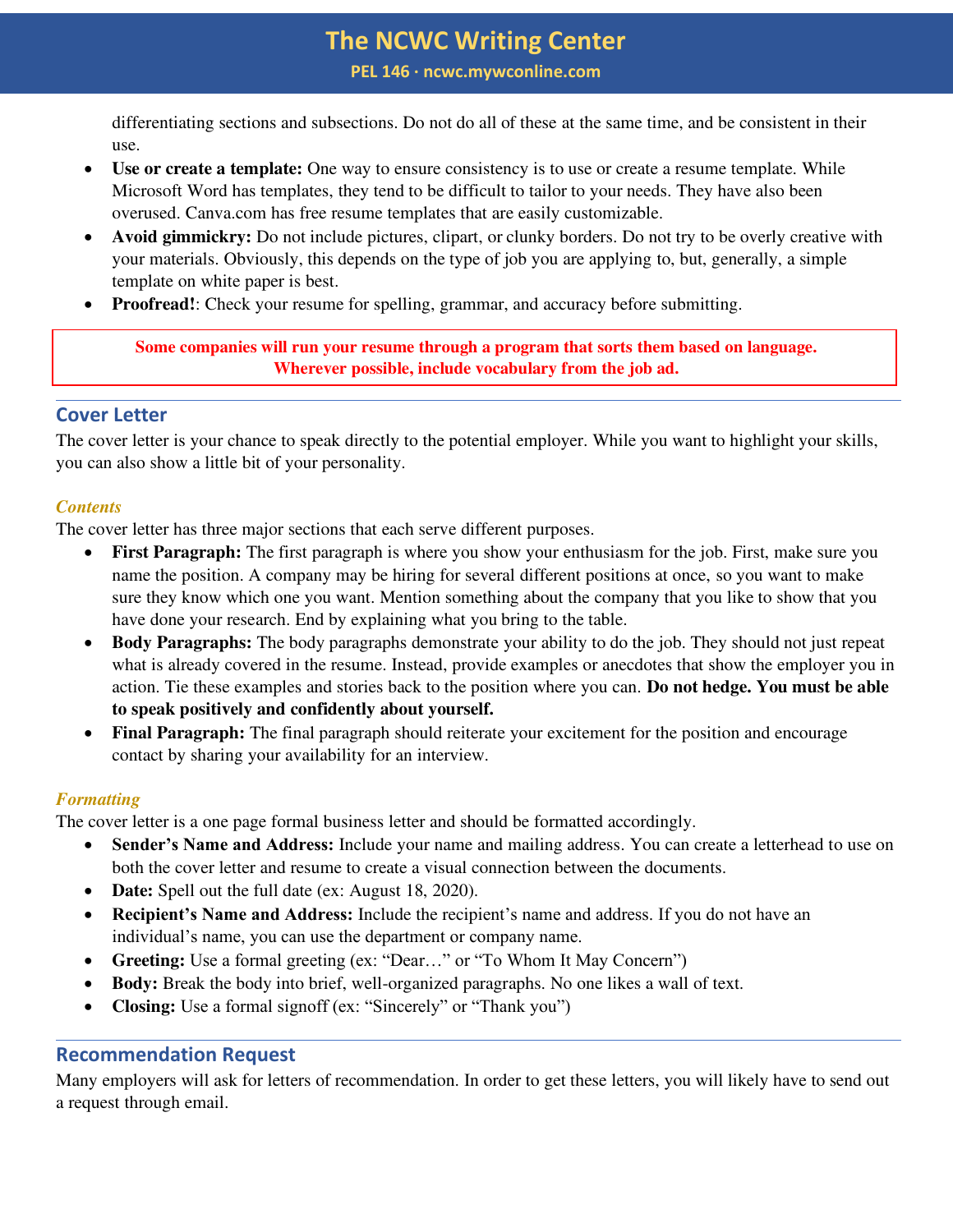### *Who Should I Ask?*

Choose your references carefully.

- **Use academic or professional references:** Your reference should have some connection to the job you are applying to or have firsthand knowledge of your skills as a worker. Avoid friends and family members.
- **Make sure they know you:** Choose someone you have spoken to in the last year. Do not choose your freshman English professor whom you have not talked to in three years.
- **Know what they will say:** Make sure that you have a good relationship with the reference and that you are certain they will write good things about you. If a reference seems reluctant, it might be a better idea to find someone else.

### *Recommendation Request Email*

Recommendation requests can be formal or informal. Decide what tone to use based on your relationship with the reference.

- **To:** Even if you plan to send the same message to all your references, email each one separately. You do not want them to procrastinate because they think the others will get the recommendation done.
- **Subject:** Make the purpose of the email clear, so it can receive prompt attention.
- **Greeting:** Say hello. Do not just dive into the body of the message. Being more formal than usual can help show your sincerity and the urgency of your request.
- **Body:** The body needs to cover several items. In the first paragraph, you need to explain what position you are applying to and why you want it. Do not forget to **actually make your request** for a letter. In the following paragraphs, give them material to include in their letter. Most of your references are probably busy. The more information you give them, the easier it will be for them to write the recommendation. Remind them of projects you completed for them that connect to the job. Tell them about relevant personal accomplishments that they may not know about.
- **Closing:** Let them know when the letter is due and how to send it to the employer. Thank them for their time. Use a formal signoff.

**Feel free to check in on your references if you do not hear back from them, but do not pester them.** 

See the *Sample Recommendation Request Email on the Writing Center website.*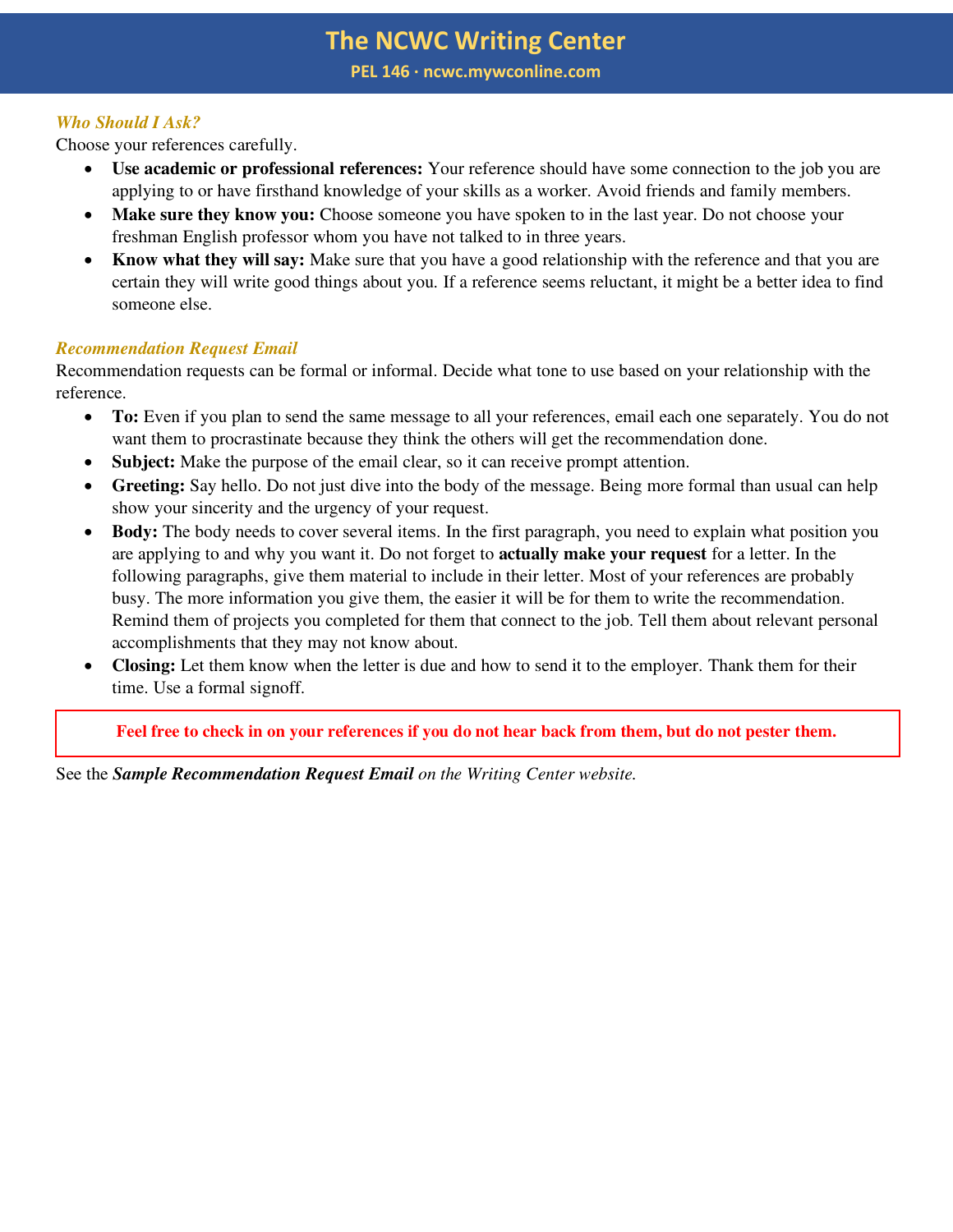**PEL 146 ∙ ncwc.mywconline.com** 

## **Potential Employer Research Sheet**

|                                                  | The Position |
|--------------------------------------------------|--------------|
| <b>Company Name</b>                              |              |
| <b>Your Connections</b>                          |              |
| (Do you know anyone<br>at the company or in      |              |
| the industry?)                                   |              |
| <b>Position Title</b>                            |              |
| <b>Position Level</b>                            |              |
| (Entry-level, Mid-level,<br><b>Experienced</b> ) |              |
| <b>Description of Position</b>                   |              |
| (Make note of specific                           |              |
| vocabulary)                                      |              |
|                                                  |              |
|                                                  |              |
|                                                  |              |
| <b>Required</b>                                  |              |
| Qualifications                                   |              |
| (Make note of specific<br>vocabulary, and put a  |              |
| check next to the ones                           |              |
| you meet)                                        |              |
|                                                  |              |
|                                                  |              |
| <b>Preferred</b>                                 |              |
| Qualifications<br>(Make note of specific         |              |
| vocabulary, and put a                            |              |
| check next to the ones                           |              |
| you meet)                                        |              |
|                                                  |              |
| <b>Materials Requested</b>                       |              |
| (Résumé, cover letter,                           |              |
| etc.)                                            |              |
| Pay                                              |              |
| (If not given, check<br><b>Glassdoor.com for</b> |              |
| likely salary)                                   |              |
|                                                  |              |
| <b>Location Cost of Living</b>                   |              |
| (Use Google.)                                    |              |
|                                                  |              |
|                                                  |              |
| <b>Benefits</b><br>(Health Insurance, Life       |              |
| <b>Insurance, Retirement)</b>                    |              |
|                                                  |              |
|                                                  |              |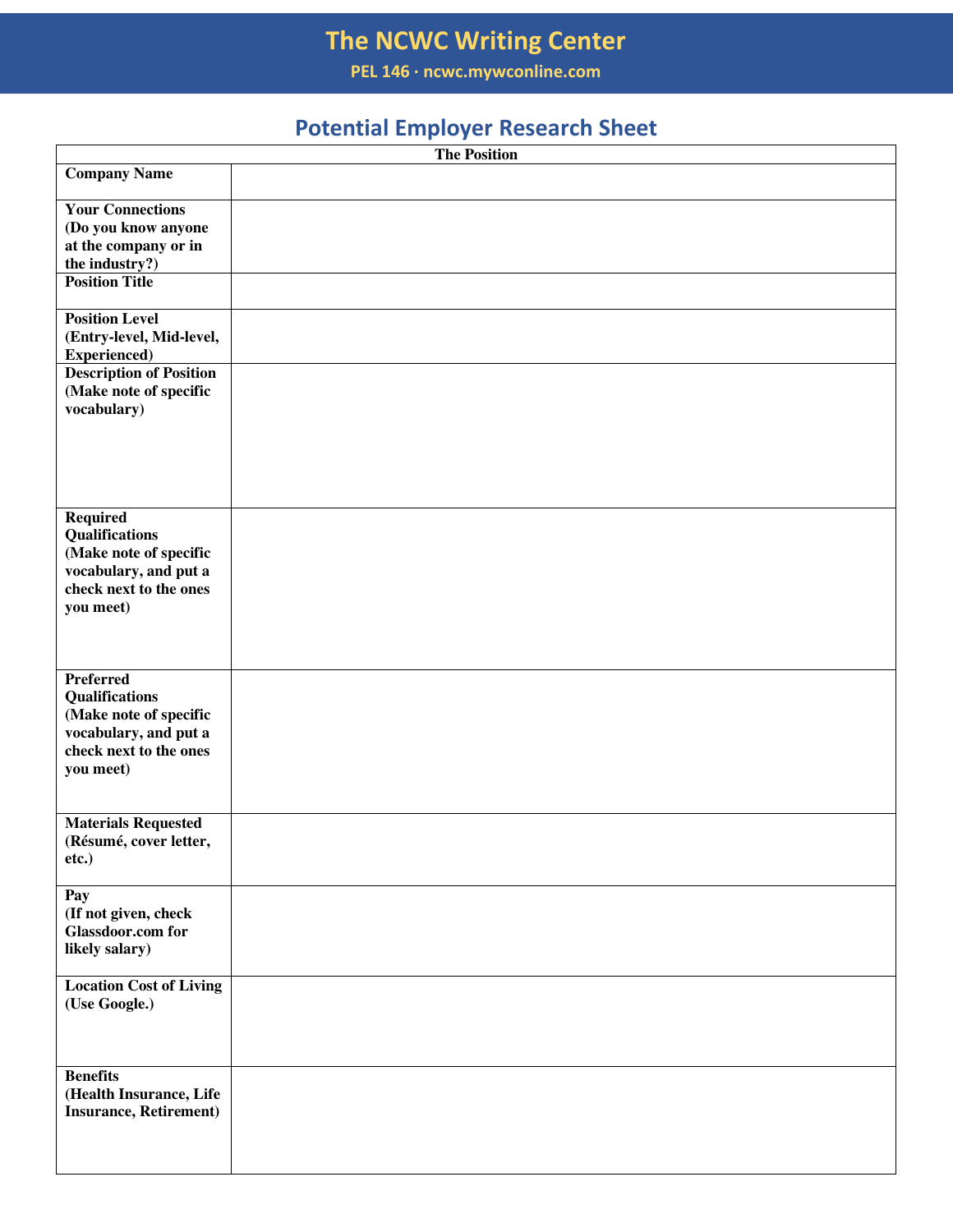**PEL 146 ∙ ncwc.mywconline.com** 

|                                                                                                                                                                                                                                     | <b>Company Research</b> |
|-------------------------------------------------------------------------------------------------------------------------------------------------------------------------------------------------------------------------------------|-------------------------|
| <b>Company Website</b>                                                                                                                                                                                                              |                         |
| <b>Company Mission/Goal</b><br>(Make note of specific<br>vocabulary.)                                                                                                                                                               |                         |
| <b>Company Values</b><br>(Make note of specific<br>vocabulary.)                                                                                                                                                                     |                         |
| <b>General Information</b><br>about the Company<br>and Its Products                                                                                                                                                                 |                         |
| <b>Company in the News</b>                                                                                                                                                                                                          |                         |
| <b>Potential Interviewer</b><br>(If you get an<br>interview, who in the<br>company is likely to<br>interview you? Find<br>information about the<br>upper-level people in<br>your specific<br>department and their<br>HR personnel.) |                         |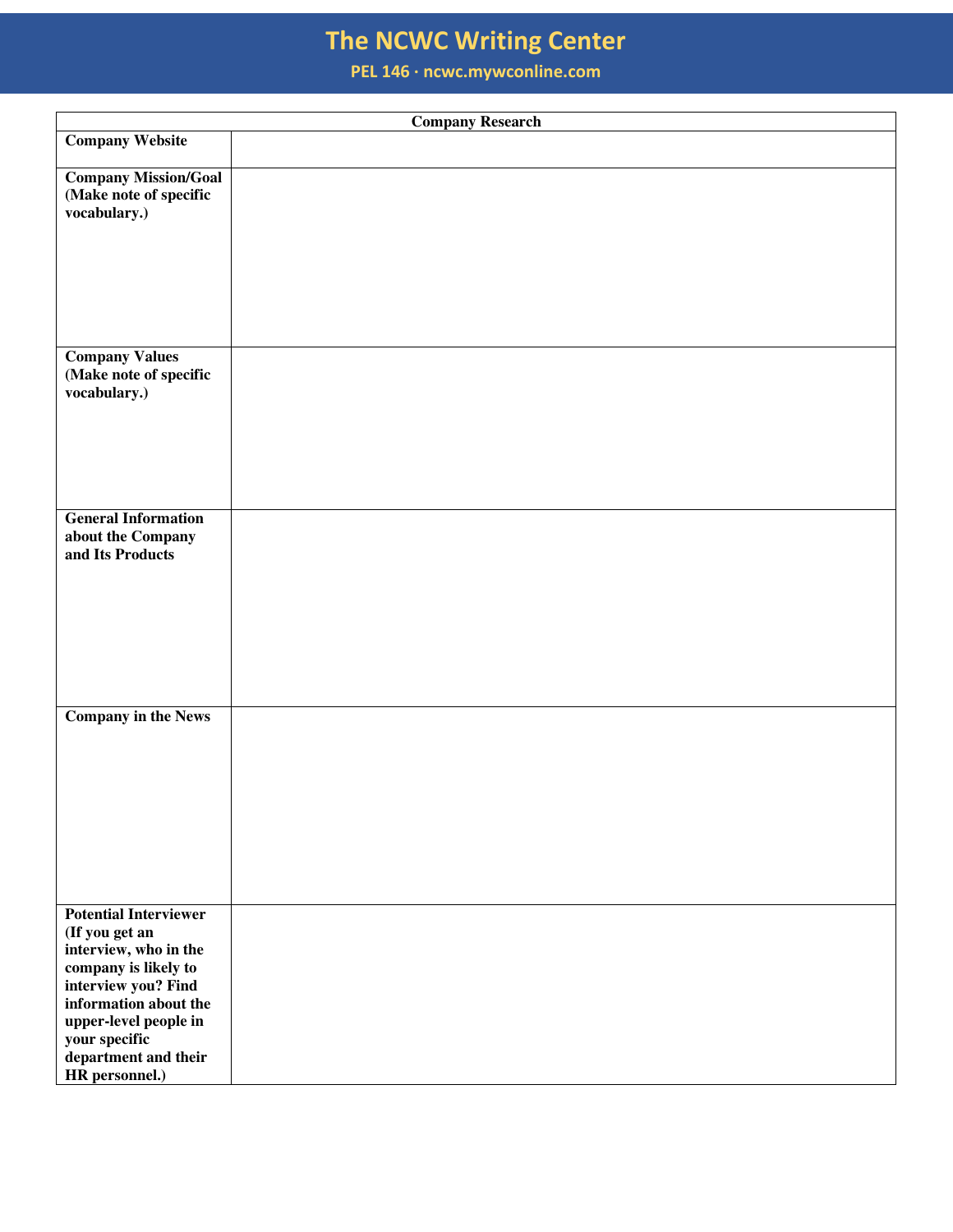**PEL 146 ∙ ncwc.mywconline.com** 

### **Resume Worksheet**

| <b>Name</b><br>Use size, font style, and color to make<br>$\bullet$<br>your name stand out.<br><b>Contact Information</b><br>Provide your address, phone number, and<br>$\bullet$<br>email address.<br>Make sure your email address is<br>$\bullet$<br>professional. It can be a good idea to |  |
|-----------------------------------------------------------------------------------------------------------------------------------------------------------------------------------------------------------------------------------------------------------------------------------------------|--|
|                                                                                                                                                                                                                                                                                               |  |
|                                                                                                                                                                                                                                                                                               |  |
|                                                                                                                                                                                                                                                                                               |  |
|                                                                                                                                                                                                                                                                                               |  |
|                                                                                                                                                                                                                                                                                               |  |
|                                                                                                                                                                                                                                                                                               |  |
|                                                                                                                                                                                                                                                                                               |  |
|                                                                                                                                                                                                                                                                                               |  |
|                                                                                                                                                                                                                                                                                               |  |
| create a separate account just for the                                                                                                                                                                                                                                                        |  |
| search.                                                                                                                                                                                                                                                                                       |  |
| Objective (optional)<br>Objective                                                                                                                                                                                                                                                             |  |
|                                                                                                                                                                                                                                                                                               |  |
| Give a brief $(2-3$ sentences) explanation<br>$\bullet$<br>of your professional goals. Tailor it to fit                                                                                                                                                                                       |  |
| the needs of the company/school to which                                                                                                                                                                                                                                                      |  |
| you are applying.                                                                                                                                                                                                                                                                             |  |
|                                                                                                                                                                                                                                                                                               |  |
| <b>Education</b>                                                                                                                                                                                                                                                                              |  |
| <b>List of Degrees Earned and Schools</b>                                                                                                                                                                                                                                                     |  |
| <b>Attended</b>                                                                                                                                                                                                                                                                               |  |
| In reverse chronological order (most<br>$\bullet$                                                                                                                                                                                                                                             |  |
| recent first), list the degrees you have                                                                                                                                                                                                                                                      |  |
| earned and the schools you have attended.                                                                                                                                                                                                                                                     |  |
| Include Bachelor's, Associate's, and<br>$\bullet$                                                                                                                                                                                                                                             |  |
| Professional Certificates. High school is                                                                                                                                                                                                                                                     |  |
| usually not included once you have                                                                                                                                                                                                                                                            |  |
| earned a higher degree.                                                                                                                                                                                                                                                                       |  |
| For each entry, include the following<br>٠                                                                                                                                                                                                                                                    |  |
| information:                                                                                                                                                                                                                                                                                  |  |
| Major(s)<br>$\circ$                                                                                                                                                                                                                                                                           |  |
| Minor(s)<br>$\circ$                                                                                                                                                                                                                                                                           |  |
| School<br>$\circ$                                                                                                                                                                                                                                                                             |  |
| Location<br>$\circ$<br>(Expected) Date of Graduation                                                                                                                                                                                                                                          |  |
| $\circ$<br>If you completed an Honors Thesis,<br>$\circ$                                                                                                                                                                                                                                      |  |
| provide the title.                                                                                                                                                                                                                                                                            |  |
| (Relevant coursework and/or<br>$\circ$                                                                                                                                                                                                                                                        |  |
| projects)                                                                                                                                                                                                                                                                                     |  |
| <b>Work Experience</b>                                                                                                                                                                                                                                                                        |  |
| <b>List of Positions Held and Work Done</b>                                                                                                                                                                                                                                                   |  |
| List the positions you have held. Include                                                                                                                                                                                                                                                     |  |
| the name of your employer, your title, the                                                                                                                                                                                                                                                    |  |
| location, and your dates of employment.                                                                                                                                                                                                                                                       |  |
| You can include internships here or in a<br>$\bullet$                                                                                                                                                                                                                                         |  |
| separate section.                                                                                                                                                                                                                                                                             |  |
| Generally, you should use reverse<br>$\bullet$                                                                                                                                                                                                                                                |  |
| chronological order. However, if you                                                                                                                                                                                                                                                          |  |
| want to highlight specific positions                                                                                                                                                                                                                                                          |  |
| because they relate to the job you are                                                                                                                                                                                                                                                        |  |
| applying for, you can organize based on                                                                                                                                                                                                                                                       |  |
| category or relevance.                                                                                                                                                                                                                                                                        |  |
| For each position, use active verbs to<br>$\bullet$                                                                                                                                                                                                                                           |  |
| describe the tasks you performed and<br>skills you learned.                                                                                                                                                                                                                                   |  |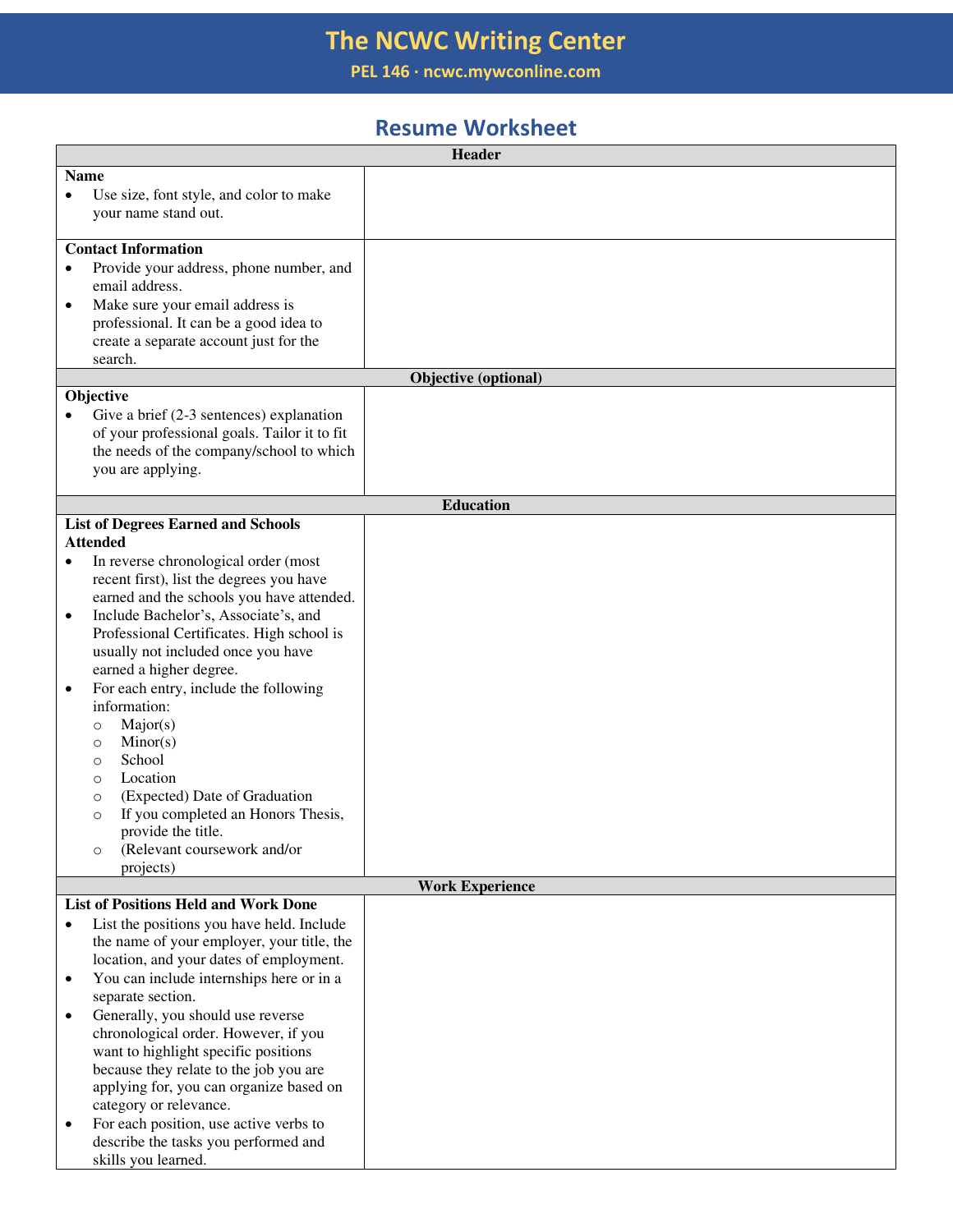**PEL 146 ∙ ncwc.mywconline.com** 

|                         |                                             | <b>Volunteer Work</b> |  |  |  |
|-------------------------|---------------------------------------------|-----------------------|--|--|--|
|                         | <b>List of Volunteer Work</b>               |                       |  |  |  |
|                         | In reverse chronological order, list the    |                       |  |  |  |
|                         | volunteer work you have engaged in.         |                       |  |  |  |
|                         | Include the name of the organization        |                       |  |  |  |
|                         | and/or project, the coordinator's name,     |                       |  |  |  |
|                         | and the dates.                              |                       |  |  |  |
|                         | Briefly describe the tasks you completed.   |                       |  |  |  |
|                         | <b>Honors and Awards</b>                    |                       |  |  |  |
|                         | <b>List of Honors and Awards</b>            |                       |  |  |  |
| $\bullet$               | In reverse chronological order, list all    |                       |  |  |  |
|                         | honors and awards you have received for     |                       |  |  |  |
|                         | academics, volunteerism, or work.           |                       |  |  |  |
|                         | Include who gave the award and the date.    |                       |  |  |  |
|                         |                                             |                       |  |  |  |
| <b>Other Categories</b> |                                             |                       |  |  |  |
|                         | <b>Other Categories You May Include</b>     |                       |  |  |  |
| $\bullet$               | Student organizations, athletics, military  |                       |  |  |  |
|                         | experience, computer skills, languages,     |                       |  |  |  |
|                         | etc.                                        |                       |  |  |  |
|                         | Other categories for experience that is     |                       |  |  |  |
|                         | relevant to the position but does not fit   |                       |  |  |  |
|                         | under those already given.                  |                       |  |  |  |
|                         |                                             |                       |  |  |  |
| <b>References</b>       |                                             |                       |  |  |  |
|                         | <b>Professional and Academic References</b> |                       |  |  |  |
| ٠                       | Include the names, titles, and contact      |                       |  |  |  |
|                         | information for 2-4 references who can      |                       |  |  |  |
|                         | speak about your abilities and/or           |                       |  |  |  |
|                         | professionalism.                            |                       |  |  |  |
|                         |                                             |                       |  |  |  |

#### **Final Tips**

- Try to keep the resume to one page. Employers will have a limited amount of time to view your resume. You will need to grab their attention on the first page.
- Be thorough yet concise. You should include all relevant experience, but you do not need to provide detailed discussions of every job you have held or degree you have earned. If they like the resume, they will ask you to elaborate in the interview.
- Choose a font that is easy to read. Do not go smaller than 10 pt. in size.
- Use bold, underline, italics, or larger font size to help highlight information and to indicate sections. Do not overuse.
- Bullet points can help make information easier to find within larger sections. This is particularly useful in the Work Experience and Volunteer Work sections.
- Use white or off-white paper.
- Do not include pictures, clipart, graphics, or borders.
- Save your document as a Word file or PDF.
- Check your resume for spelling, grammar, accuracy before submitting!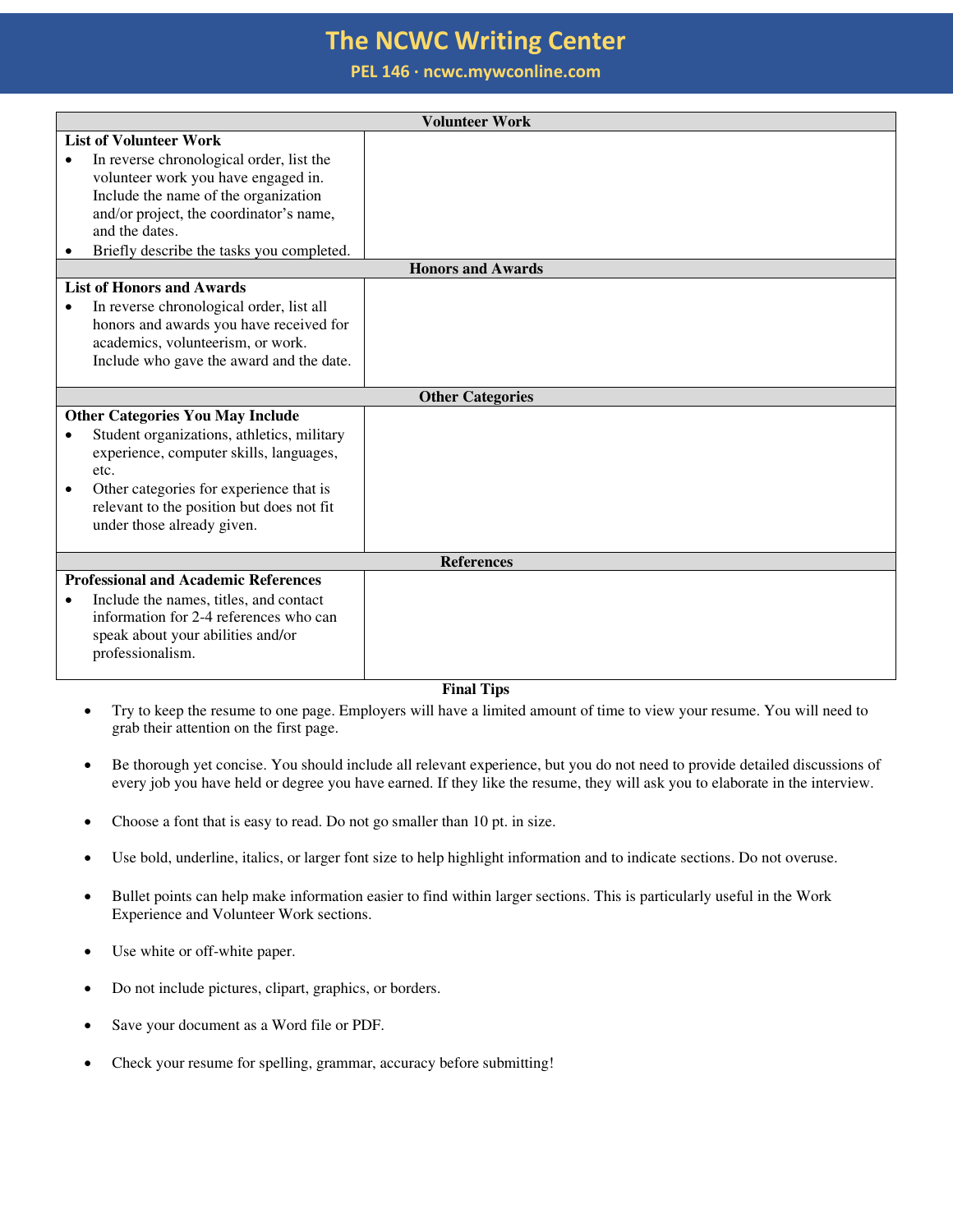**PEL 146 ∙ ncwc.mywconline.com** 

# **Sample Resume Jane Jobseeker**

1111 N. Wesleyan Blvd., Rocky Mount, NC 27804

(555)555-5555 JJobseeker@gmail.com

#### **OBJECTIVE**

A position as an English teacher in the North Carolina school system.

#### **EDUCATION**

**B.A. English** North Carolina Wesleyan College, Rocky Mount, NC (April 2020)

- Minor in Education
- Honors Thesis: "Teaching Loss through Children's Literature"

#### **HONORS and AWARDS**

- Dean's List (2016-2020)
- English Writing Award (2019)
- Sigma Tau Delta—English Honors Fraternity (2016-present)

#### **WORK EXPERIENCE**

#### **Teaching Assistant** Spring 2019

*John Smith Middle School***,** Rocky Mount, NC

- Planned eight 30-minute lessons on various English literature texts, such as *The Bridge to Terabithia*
- Responsible for organizing afterschool writing tutoring
- Coordinated class field trip to the North Carolina Museum of Art

*McDonald's*, Rocky Mount, NC

- Promoted to shift leader after 8 months as a cashier
- Supervised and trained new employees
- Ensured customer satisfaction
- Mediated disputes between employees

#### **VOLUNTEER EXPERIENCE**

- Writing Buddy Program, John Smith Middle School, Rocky Mount, NC (Fall 2017)
- Habitat for Humanity, Rocky Mount, NC (June 2015)

#### **COMPUTER SKILLS**

- Proficient in Microsoft Word, Excel, and Publisher
- Experience with Adobe Photoshop

#### **REFERENCES**

Dr. John Doe Associate Professor of English 3400 N. Wesleyan Blvd., Rocky Mount, NC (777)777-7777, jdoe@ncwc.edu

Kelly Jones McDonald's Manager 2222 Creek St., Rocky Mount, NC (999)999-9999, Jones@gmail.com

**Shift Leader** June 2016-January 2018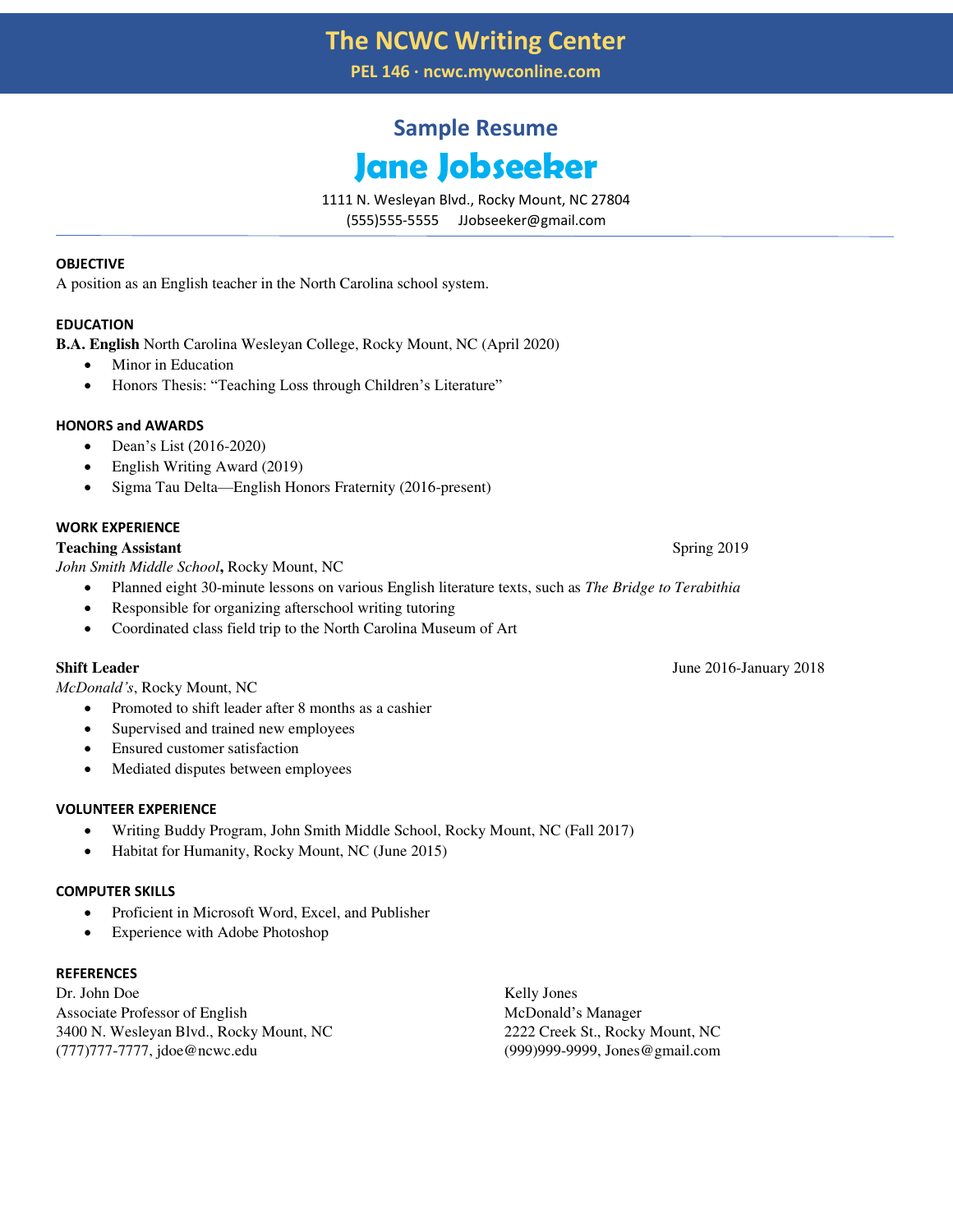**PEL 146 ∙ ncwc.mywconline.com** 

### **Sample Cover Letter**

# **Jane Jobseeker**

1111 N. Wesleyan Blvd., Rocky Mount, NC 27804 (555)555-5555 JJobseeker@gmail.com

April 10, 2020

Carrie Jones Director of Human Resources Raleigh School System 101 Tree Lane Raleigh, NC 27615

Dear Ms. Jones:

I am applying for the position of English Teacher at Raleigh Middle School that was advertised on your website. I am excited for the opportunity to contribute my creative approach to teaching literature to this excellent school.

I am graduating from North Carolina Wesleyan College in April with a degree in English and a minor in education. My coursework has not only allowed me to delve deeply into the literary texts I would use in the classroom at Raleigh Middle School, but has provided me with the pedagogical theory needed to understand how to get students to engage with the material.

In the Spring semester, I worked as a teaching assistant at John Smith Middle School. I observed professional teachers and had the opportunity to plan and teach several lessons on my own. During my lessons, I asked students to engage with the literature through artwork, having them draw and explain their favorite scenes from the text. I also coordinated a field trip to the North Carolina Museum of Art where I asked students to turn the artwork into stories of their own. These teaching methods allow students to feel connected with what they read and write, which research has shown to increase student interest and success.

I look forward to applying my approach to teaching to the English classes at Raleigh Middle School. I am available for phone and Skype interviews. If you have any questions, please contact me by phone at (555)555-5555 or email at [jjobseeker@gmail.com.](mailto:jjobseeker@gmail.com)

Thank you for your consideration,

Jane Jobseeker